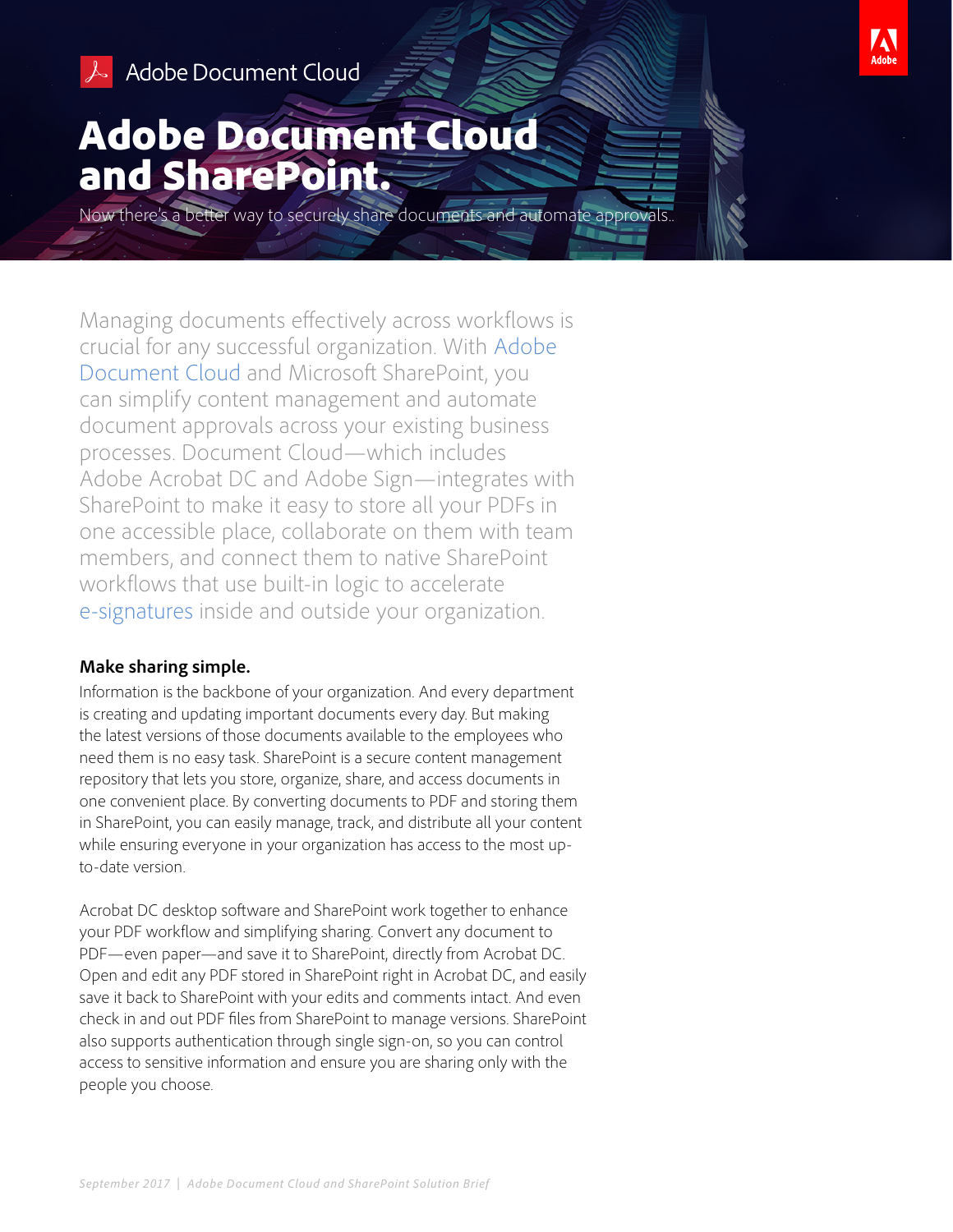### **Collaboration has never been easier.**

It's one thing to share documents. It's another to collaborate. These days, team members often work in different locations or on the go, which makes coordinating on projects, sharing feedback, and iterating on ideas much more challenging.

With Document Cloud and SharePoint, not only can you give everyone on your team access to the documents they need in one convenient place, but you can also enable everyone to work together more effectively. Acrobat DC lets you set up shared reviews that are hosted on SharePoint. These collaborative reviews enable everyone you invite to provide feedback and see each other's comments in real time. You can host a single document or merge information from multiple sources on SharePoint into a single PDF. And shared reviews work for both Windows and Mac OS users, so your whole team can participate.

### **Automate e-signatures with smart SharePoint workflows.**

While SharePoint is a great way to manage content across your organization, it also offers powerful preprogrammed workflow capabilities that streamline common tasks. When you [integrate Adobe Sign with](https://acrobat.adobe.com/us/en/why-adobe/integrations/microsoft-sharepoint.html)  [SharePoint](https://acrobat.adobe.com/us/en/why-adobe/integrations/microsoft-sharepoint.html), you can store all your documents, agreements, and forms in one central repository and route any document for approval—with the preferred e-signature solution for Microsoft customers—using smart SharePoint workflows. For example, if you create a lot of purchase orders, you can use Adobe Sign and SharePoint to automatically send them to customized lists of approvers based on the amount of the PO. Built-in logic within the SharePoint workflow can determine how to route any document based on its value, type, region, and more. (See the workflow diagram below.)



### **Sample approval workflow using SharePoint and Adobe Sign**